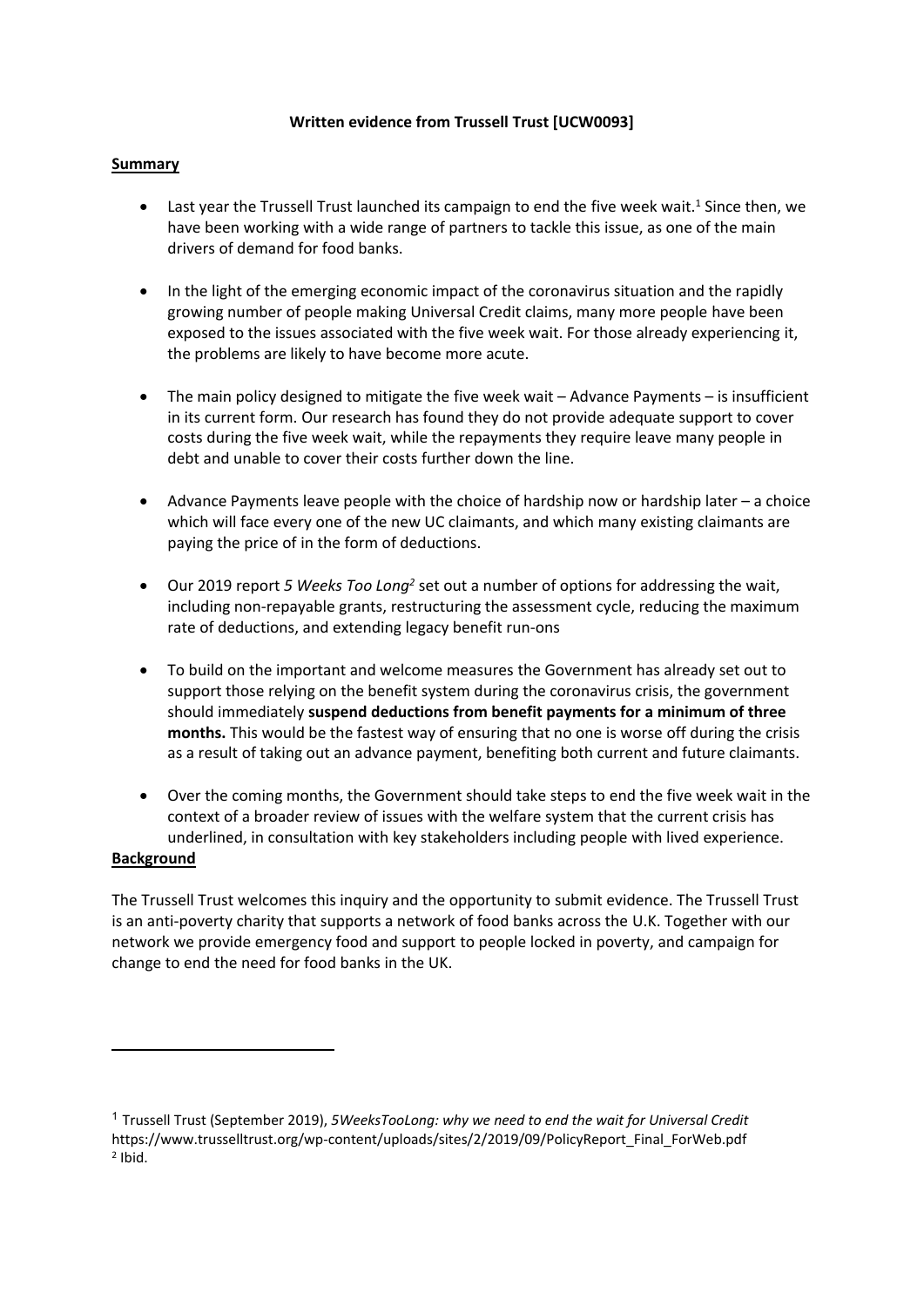We support more than 1,200 food bank centres in the UK to provide a minimum of three days' nutritionally-balanced emergency food to people who have been referred in crisis, as well as support to help people resolve the crises they face. Between April 2018 and March 2019, food banks in our network provided a record 1.6 million food supplies to people in crisis, a 19% increase on the previous year. Since the coronavirus outbreak in the UK and the ensuing economic impact, our food banks are telling us that many of these problems are becoming more acute – with a significant rise in demand.

The Trussell Trust has been campaigning to end the five week wait for Universal Credit as we have seen the direct impacts of hardship and destitution for those who cannot afford to wait five weeks for their first payment. This has become an even greater priority in light of the current crisis – though the solutions may look different in this new landscape.

## **Our research on the issue**

We conducted research into the five week wait (including drawing evidence from our own network, as well as from other key organisations) and published our findings in the report *5 Weeks Too Long: Why We Need to End the Wait for Universal Credit* (Sept, 2019).<sup>3</sup> Food banks in our network are telling us many of the issues raised in these reports are just as relevant as ever. We draw from these resources in this response.

## **1. To what extent have the mitigations the Government has introduced (e.g. Advance Payments) helped to reduce the negative impact of the five week wait?** - **What problems do claimants still experience during the five week wait?**

The five week wait for a Universal Credit payment is not a consequence of how long it takes to process a claim, but rather it is a design feature of Universal Credit. Universal Credit design involves a monthly payment, in arrears; this was thought to reflect the "world of work". However, it is clear that this design does not reflect the world of low paid work, as the Resolution Foundation found that 58% of new claimants moving onto UC as a result of moving from employment were paid either fortnightly or weekly in their previous job.<sup>4</sup>

The Government have acknowledged challenges associated with the five week wait, and has introduced Advance Payments to mitigate this. Government have also acknowledged some of the problems with Advance Payments, and have changed the terms under which these need to be repaid – most recently by announcing in the recent Budget that an extended repayment period and reduced levels of repayment, which will come into force from October 2021.

While appearing to acknowledge these issues with the five week wait and with Advance Payments in their current form, the Government has however taken an inconsistent approach in that not all groups will benefit from these measures, or that people will only benefit from a certain point in time.

<sup>3</sup> Trussell Trust (September 2019), *5WeeksTooLong: why we need to end the wait for Universal Credit* [https://www.trusselltrust.org/wp-content/uploads/sites/2/2019/09/PolicyReport\\_Final\\_ForWeb.pdf](https://www.trusselltrust.org/wp-content/uploads/sites/2/2019/09/PolicyReport_Final_ForWeb.pdf)

<sup>4</sup> Resolution Foundation (October, 2017) *Universal Remedy: Ensuring Universal Credit is fit for purpose* https://www.resolutionfoundation.org/app/uploads/2017/10/Universal-Credit.pdf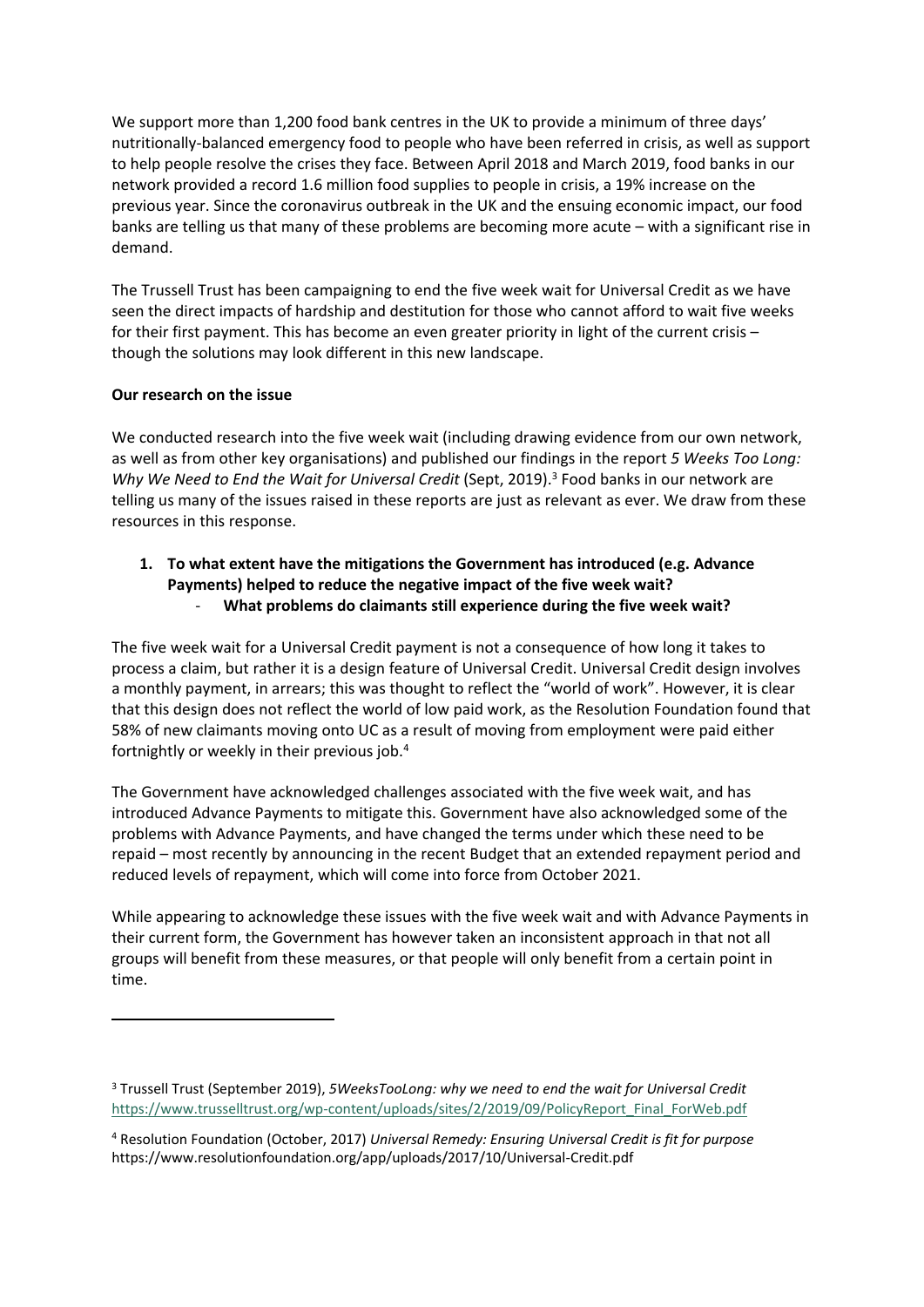#### **What problems do people experience during the five week wait?**

We also know that not everyone takes the Advance Payment. Additionally not everyone takes the maximum Advance Payment amount (around 70% of advances are taken at the maximum entitlement).<sup>5</sup> As part of our research into the five week wait (*5WeeksTooLong, 2019)* we spoke to over 70 people affected by the five week wait. This included people who had taken the Advance Payment, some who had taken a partial Advance Payment, and some who had not taken one. For those who did not take one, this was for a range of reasons; some were not made aware of them, some were told that they were not eligible for one, and some were too worried about making the repayments that they decided not to take one**.** Many were left in severe financial hardship as a result.

For those that did take an Advance Payment at the maximum entitlement, we found that this still did not provide adequate support to claimants during the five week wait. The Advance Payment tended to cover some of the debts and bills that people owed but not all of them. Some used it to pay their rent, and then had no money left for essentials including food. Others used it to pay several different bills and essentials, and accrued rent arrears. One person we spoke to was evicted as a result.

#### **Case study - Susie's story**

Susie is an older, single woman, and is currently seeking work. She fell into rent arrears when she transferred to Universal Credit. Her landlord requires the rent in advance, so when she received her first Universal Credit payment this was taken for the month ahead, and the landlord says Susie must pay the arrears that she built up during the wait. Susie has also been affected by the Local Housing Allowance rates which means that her full housing costs will not be met by her Universal Credit payments, worsening her arrears.

Susie took an Advance Payment, but this did not stop her accruing arrears. She found that she could not make ends meet, as there was not enough to pay her rent, bills and Advance Payment repayments. Susie was evicted and she ended up living in her car for two weeks, before moving in with a relative.

In our research we heard how the wait for the first Universal Credit payment also led to severe nonfinancial impacts on mental health, and on families and relationships. This included reliance on abusive partners and a strain on vital relationships and support networks.

One of the clearest consequences of the five week wait for the first payment in our research was the detrimental impact on individuals' mental health. The wait itself caused a high level of anxiety, as

<sup>5</sup> HC Deb 15 April 2019 243330W https://www.parliament.uk/business/ publications/written-questionsanswers-statements/written-question/Commons/2019-04-10/243330/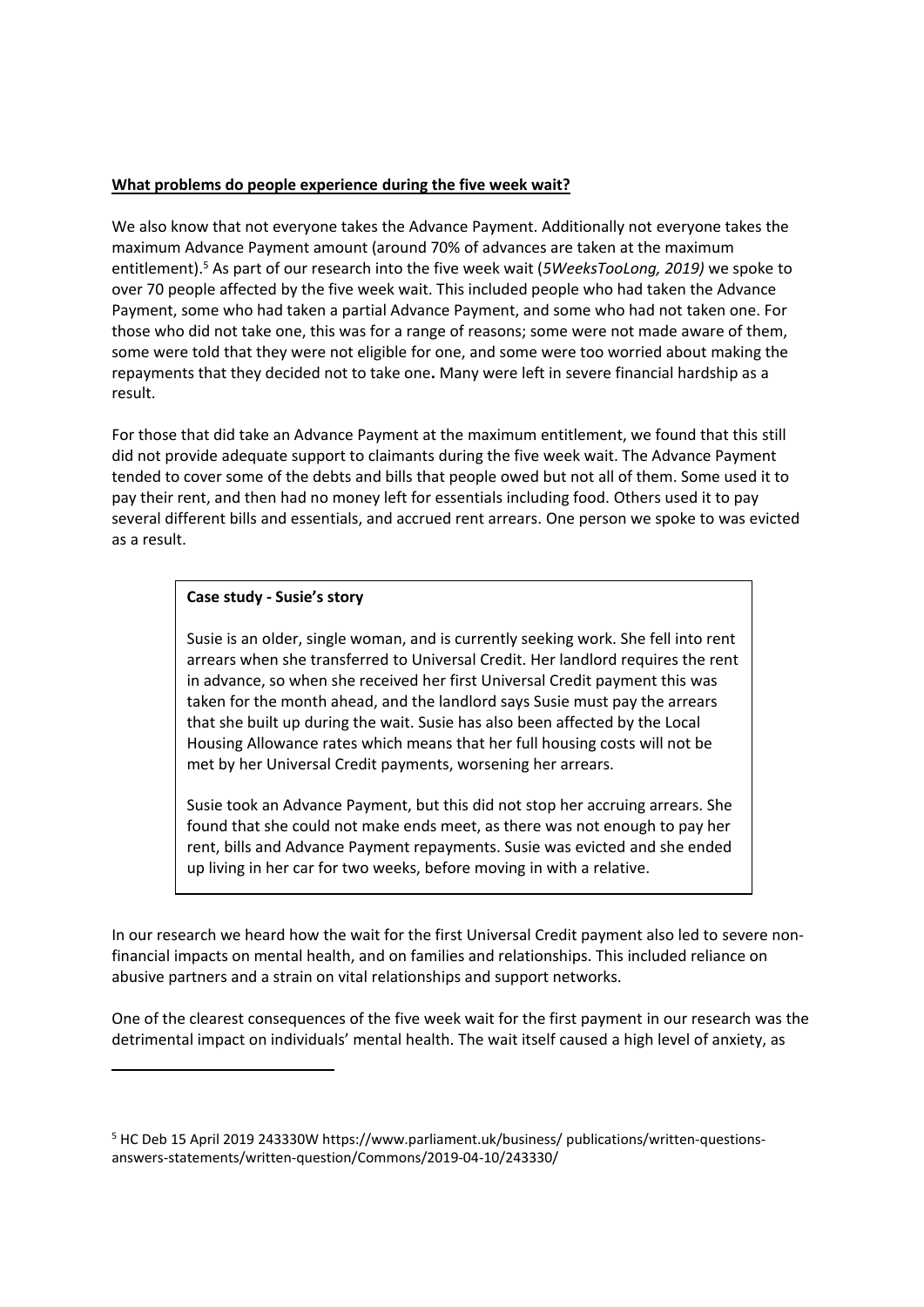people did not know how much they would receive and when exactly they would receive it. Individuals also experienced intense anxiety related to accruing rent arrears and multiple debts. Many households reported receiving many debt notifications, threats of eviction, and court action. The stress resulting from this experience was described as "all consuming", with many experiencing sleepless nights; some were unable to seek work due to the stress, others felt unable to leave the house, and some reported feeling suicidal.

Another key consideration is the situation which people are in before they make a claim for Universal Credit. The change of circumstances that triggers a new claim for Universal Credit under natural migration is often due to an initial financial shock, which already reduces financial resilience. Examples include losing a job, losing eligibility for support received through disability benefits, the knock-on impact of health conditions or other significant - sometimes traumatic - life events.

## **What problems do people experience after the five week wait?**

The key issue with the Advance Payment is that it locks people into debt at the beginning of their claim, which causes problems for them as soon as they start their repayments. We found that repaying advances pushed claimants into hardship for months after claiming, and that this came on top of multiple other deductions, leaving people with little to live on. This is one reason why we are calling for the government to **suspend deductions from benefit payments for a minimum of three months.**

Being in debt to the DWP is a very common problem for people referred to food banks, with 40% saying their benefit income was subject to deductions (State of Hunger, 2019).<sup>6</sup> Of these, over a quarter (12% of all respondents) further reported that the deductions constituted more than a quarter of their income.

Unlike best practice among private sector lenders, the DWP does not conduct an affordability assessment before lending money, or put in place an affordable repayment plan on this basis. Instead, claimants are subject to set repayment rates. Whilst there is a cap on the rate of deductions (currently set at 30%), there will always be those who receive a higher rate of deductions. This is because there are additional deductions that can be made outside the cap, including for Last Resort deductions (such as for rent or fuel arrears to prevent claimants from being evicted or having their fuel disconnected), and for sanctions. In February 2019, when the maximum deductions rate was set at 40% of the Standard Allowance, there were still 13,000 claimants with a deduction of more than 40%.<sup>7</sup>

People on UC may have multiple deductions to their UC payment, from government and third party debts. **At May 2019, 440,000 (52%) of Universal Credit claimants repaying an Advance Payment were also repaying another government debt** (such as benefit overpayments).<sup>8</sup> One of the most

<sup>6</sup> Trussell Trust (November 2019), *State of Hunger,* [https://www.stateofhunger.org/wp](https://www.stateofhunger.org/wp-content/uploads/2019/11/State-of-Hunger-Report-November2019-Digital.pdf)[content/uploads/2019/11/State-of-Hunger-Report-November2019-Digital.pdf](https://www.stateofhunger.org/wp-content/uploads/2019/11/State-of-Hunger-Report-November2019-Digital.pdf) <sup>7</sup> HC Deb 4 June 2019 257147W [https://www.parliament.uk/business/publications/written-questions-answers](https://www.parliament.uk/business/publications/written-questions-answers-statements/written-question/Commons/2019-05-21/257147/)[statements/written-question/Commons/2019-05-21/257147/](https://www.parliament.uk/business/publications/written-questions-answers-statements/written-question/Commons/2019-05-21/257147/)

<sup>8</sup> HC Deb 8 May 2019 249847W [https://www.parliament.uk/business/publications/written-questions-answers](https://www.parliament.uk/business/publications/written-questions-answers-statements/written-question/Commons/2019-05-01/249847/)[statements/written-question/Commons/2019-05-01/249847/](https://www.parliament.uk/business/publications/written-questions-answers-statements/written-question/Commons/2019-05-01/249847/)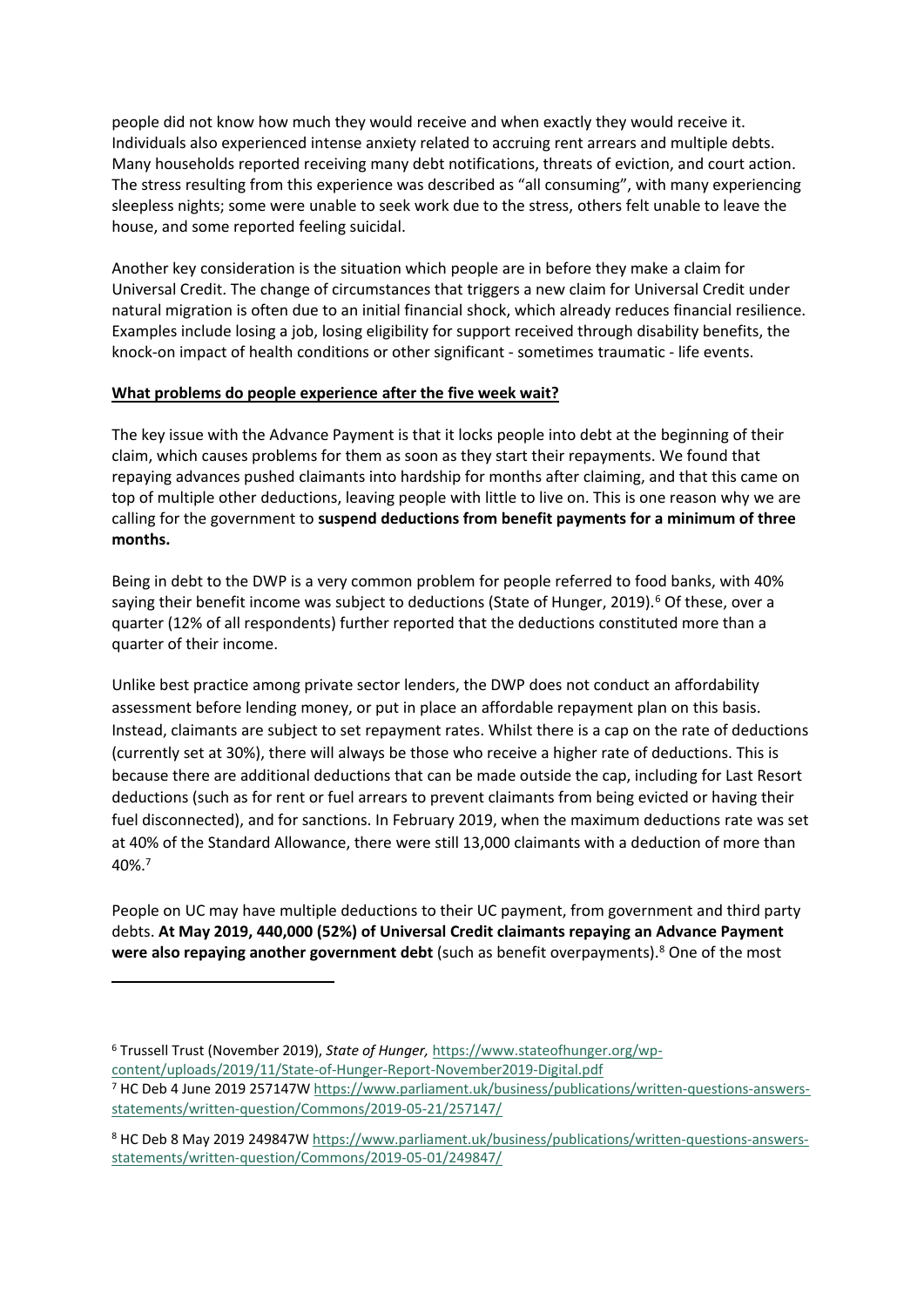significant government debts being repaid under UC are tax credits debts, with 255,000 claims having a deduction applied for a tax credits debt in 2019.<sup>9</sup>

A significant issue with government debt repayments is that claimants are often not informed about these until they transfer to Universal Credit. These debts can relate to payments received more than 15 years ago. This means that claimants are unaware of these further deductions when they agree to take the Advance Payment.

Many were still struggling with debt accumulated during the wait more than six months later. This could help explain why, in 2018, a third of claimants were unable to repay their Advance Payment within the 12 month limit set by the DWP.<sup>10</sup>

- **2. What is the best way of mitigating the impact of the five week wait?**
	- **Is it possible to estimate how much this would cost the Department?**
	- **Is it possible to estimate any costs or savings to third parties (for example, support organisations)?**

In the light of the emerging economic impact of the coronavirus situation and the urgency of addressing the impact of the five week wait on the growing numbers of people turning to Universal Credit, in the short term the government should **suspend deductions from benefit payments for a minimum of three months.**

The Government has already paused deductions for the recovery of Universal Credit and legacy benefit overpayments, Social Fund loans and Tax Credit debts. This is welcome, but deductions for Advance Payments and other debts are still taking place and putting people at risk of serious financial hardship. Job Coaches already have the ability to suspend repayment of Advance Payments for three months, but this appears not to be widely used or communicated to claimants as an option.

Suspending all benefit deductions would benefit current and future claimants, and would help to ensure that more money is going into people's pockets at this time of crisis.

It is right that the immediate focus is on finding the most straightforward way within the current system to ensure that people are supported during this crisis, with the impact of the five week wait much more effectively mitigated. Suspending deductions would be a temporary emergency measure, and allow time to address the structural problems with the five week wait

In the longer term, more comprehensive measures are needed. There are a variety of possible interventions which would go some way to ending or mitigating the five week wait. Below is an outline of these interventions with associated costs and benefits:

<sup>9</sup> HC Deb 20 May 2019 253637W [https://www.parliament.uk/business/publications/written-questions](https://www.parliament.uk/business/publications/written-questions-answers-statements/written-question/Commons/2019-05-13/253637)[answers-statements/written-question/Commons/2019-05-13/253637](https://www.parliament.uk/business/publications/written-questions-answers-statements/written-question/Commons/2019-05-13/253637)

<sup>&</sup>lt;sup>10</sup> HC Deb 13 May 2019 249845W [https://www.parliament.uk/business/publications/written-questions](https://www.parliament.uk/business/publications/written-questions-answers-statements/written-question/Commons/2019-05-01/249845/)[answers-statements/written-question/Commons/2019-05-01/249845/](https://www.parliament.uk/business/publications/written-questions-answers-statements/written-question/Commons/2019-05-01/249845/)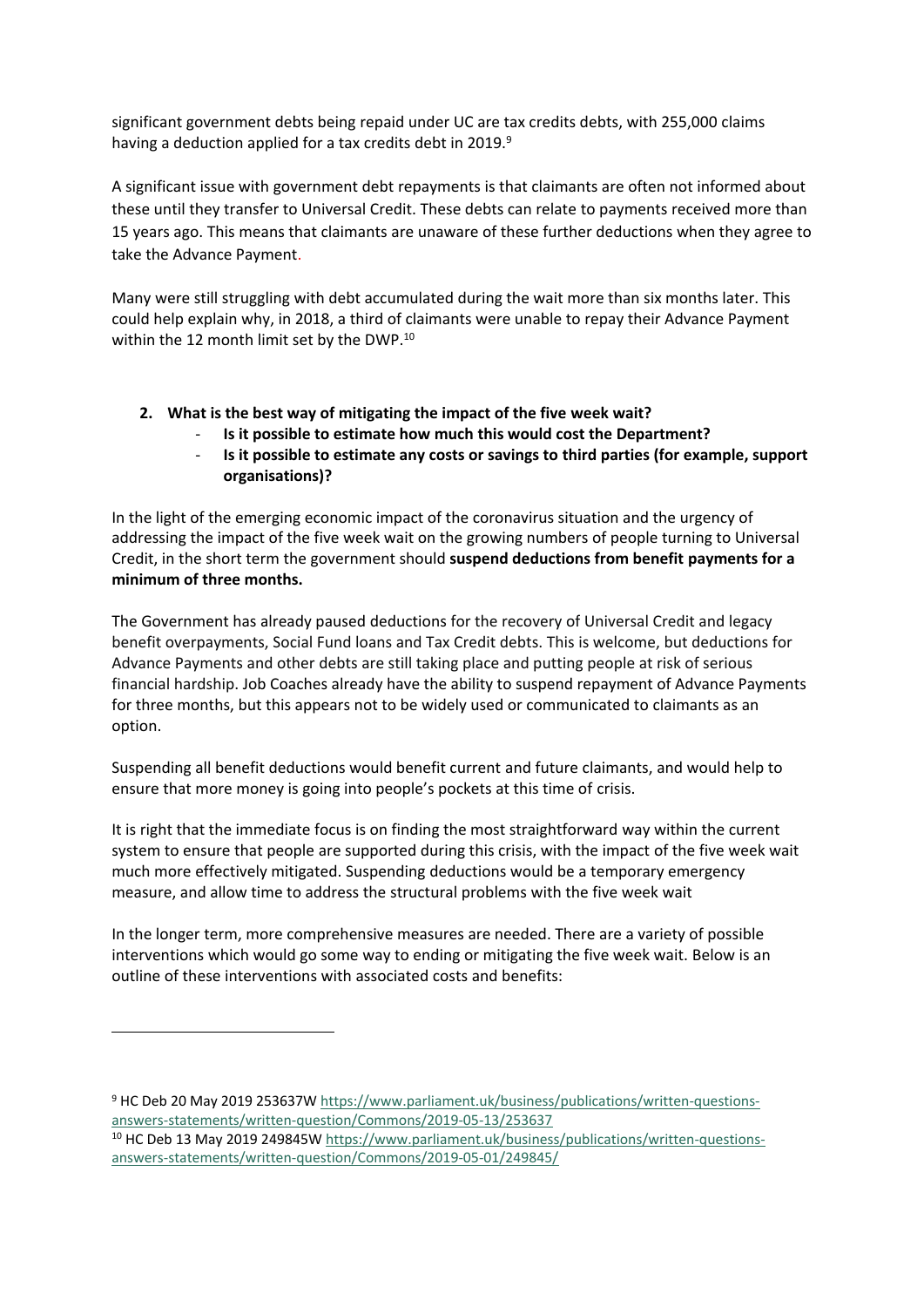## **1. Non repayable grants**

- **Non-repayable grants could be provided to all** to eliminate the five week wait, and to protect people from the cycle of problems that can arise from taking out an Advance Payment. This has been estimated at costing **£4.3bn during UC migration.<sup>11</sup>**
- Alternatively, targeted non-repayable grants could be provided to support those most at risk of hardship during the five week wait (including those in shortfall during the wait, and in ongoing shortfall). This has been estimated to **cost £1.3bn during UC migration.<sup>12</sup>**
- Similar grants have been made available to mitigate welfare reforms, such as Discretionary Housing Payments (DHPs) to mitigate the removal of the spare room subsidy (also known as the 'bedroom tax').<sup>13</sup> The proposed payments could be administered by the DWP, using the existing Advance Payment assessment, eligibility criteria and application process.
- **2. Restructuring the assessment cycle to ensure bridging payments are not needed.**
- **More frequent payments** this could mean retaining monthly assessment cycles, but allowing fortnightly payments. This option could be offered proactively to anyone who needs it from the start of the claim, as opposed to just in special circumstances. **This is estimated as being relatively low cost as it aligns with systems already in place.**
- Backdating claims would mean that the DWP looks at the claimant's income leading up to their claim, and makes an assessment based on this, and are then able to make their first payment within a week of their claim. **This is estimated at being of relatively high cost as it would mean bringing forward payments for everyone, but of lower costs than nonrepayable grants for all.**
- Changing to fortnightly assessment periods this could be offered as an opt-in option to claimants, and may support those with fluctuating incomes to manage. **This is estimated as being of relatively high cost as requires a change in the current system.**

# **3. Reduce the maximum rate of deductions**

- At present the rate of deductions is currently set at an arbitrary rate that often pushes people into hardship. There are also always people who receive deductions that are always higher than the maximum rate (for Last Resort Deductions and sanctions).
- The government have recognised that the maximum rate of deductions is too high and it is due to be lowered from 30% to 25%. However this will not take place until October 2021.
- The government can be held to the same standards as the private sector and act as a responsible lender. **Affordability assessments for Advance Payments could be carried out, with a maximum deduction rate of 10%** (including DWP and third-party deductions).

<sup>11</sup> Policy and Practice (September 2019), *Financial resilience and the transition to Universal Credit [http://policyinpractice.co.uk/wp-content/uploads/Universal-Credit-and-Financial-Resilience-JRF-Summary](http://policyinpractice.co.uk/wp-content/uploads/Universal-Credit-and-Financial-Resilience-JRF-Summary-report.pdf)[report.pdf](http://policyinpractice.co.uk/wp-content/uploads/Universal-Credit-and-Financial-Resilience-JRF-Summary-report.pdf)*

 $12$  Ibid.

<sup>13</sup> Trussell Trust (September 2019), *5WeeksTooLong: why we need to end the wait for Universal Credit,* p.8. [https://www.trusselltrust.org/wp-content/uploads/sites/2/2019/09/PolicyReport\\_Final\\_ForWeb.pdf](https://www.trusselltrust.org/wp-content/uploads/sites/2/2019/09/PolicyReport_Final_ForWeb.pdf)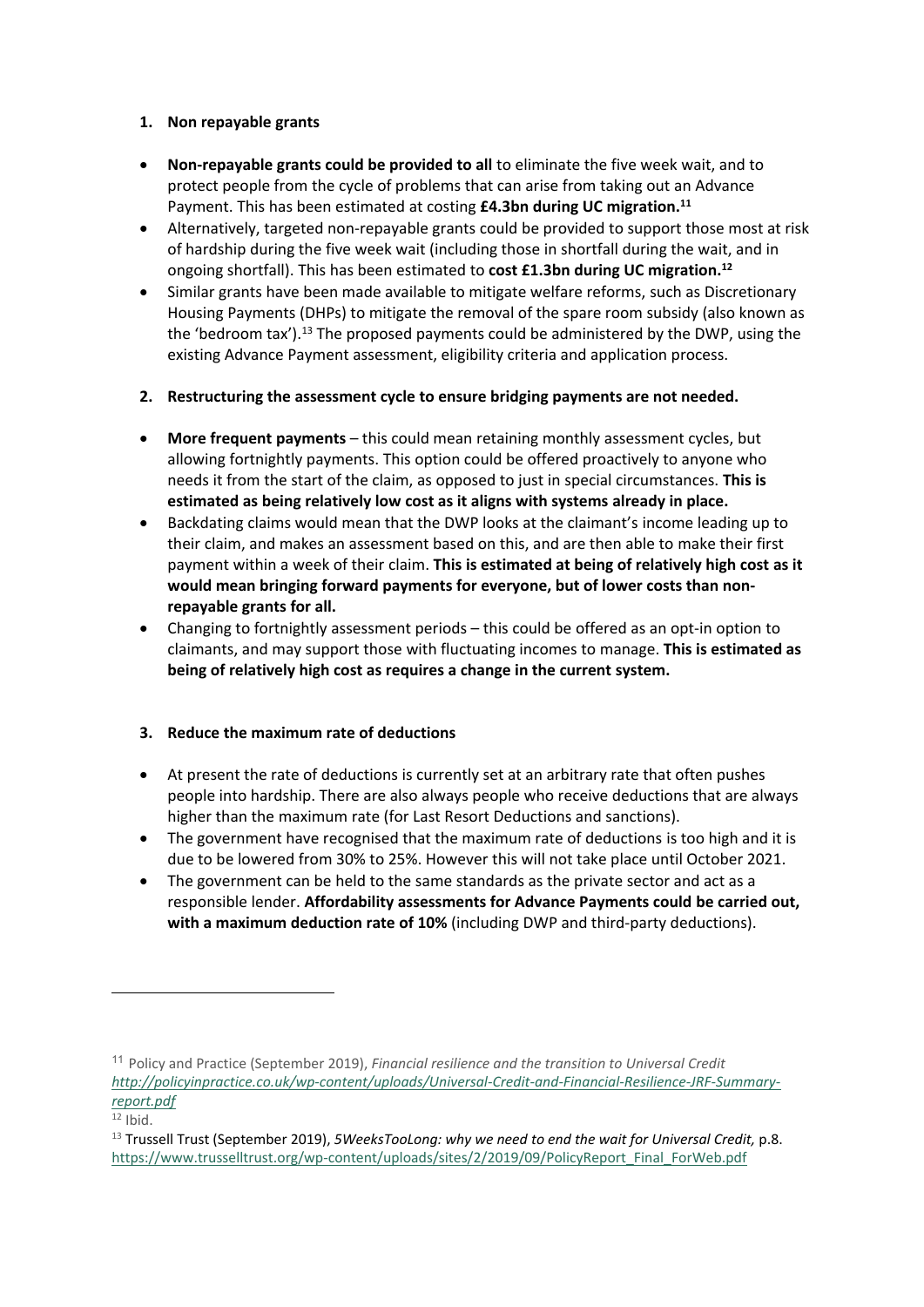### **4. Extending legacy benefit run-ons**

- **A tax credits benefit run-on could be introduced.** Support for moving from legacy benefits to Universal Credit is currently piecemeal. It is welcome that the government has recognised that those on legacy benefits are likely to struggle during the wait and have put in place a two week run-on of Housing Benefit (from April 2018) and run-ons of other out-ofwork DWP benefits from July 2020. However, those receiving Tax Credits (including those on low incomes and with children) will not receive the same support as others.
- **The legacy benefit run-on could be increased from a two week payment to a three week payment.** This would then mean the wait would be in line with typical waits under the legacy system.<sup>14</sup> This would be of relatively low cost, as it would be in line with the current system, but would make a huge difference to support people during the five week wait.
- Ultimately, legacy benefit run-ons are a time-limited form of support once legacy systems close, people moving onto Universal Credit will not receive this support. Whilst welcome, they do not provide a comprehensive or long-term solution.

# **5. Write off historic benefit overpayment debts**

- There could be an assessment to write off historic benefit overpayments.
- In the private sector, it is illegal to chase up debts that someone has not been notified about after 6 years. The government could be held to the same standards and not be able to transfer historic debts to people's Universal Credit claims.

#### **Evidence suggests there can be cost savings to support organisations**

We anticipate significant savings to third parties from many of the above steps to end or more effectively mitigate the five week wait. We have seen services like advice agencies, council-led crisis provision and our own food banks having to deal with the fall-out from the five week wait, as claimants turn to non-DWP support to manage acute financial hardship.

Our food banks have seen first-hand the costs associated with the five week wait. In areas where Universal Credit had been rolled out for at least a year, food banks in the Trussell Trust's network saw a 30% increase in demand according to our research last year. In areas with the new system for at least 18 months this jumps to 40%, and increases again to 48% for food banks in areas with Universal Credit for at least two years.<sup>15</sup>

Food banks are not alone in seeing this increased demand in areas where Universal Credit and the five week wait are realities. Data from the Riverside Group shows average rent arrears for Universal Credit tenants have increased during the period where Universal Credit has been rolled out.

<sup>14</sup> Trussell Trust (September 2019), *5WeeksTooLong: why we need to end the wait for Universal Credit*, p. 37 [https://www.trusselltrust.org/wp-content/uploads/sites/2/2019/09/PolicyReport\\_Final\\_ForWeb.pdf](https://www.trusselltrust.org/wp-content/uploads/sites/2/2019/09/PolicyReport_Final_ForWeb.pdf) <sup>15</sup> Trussell Trust (September 2019), *5WeeksTooLong: why we need to end the wait for Universal Credit* [https://www.trusselltrust.org/wp-content/uploads/sites/2/2019/09/PolicyReport\\_Final\\_ForWeb.pdf](https://www.trusselltrust.org/wp-content/uploads/sites/2/2019/09/PolicyReport_Final_ForWeb.pdf)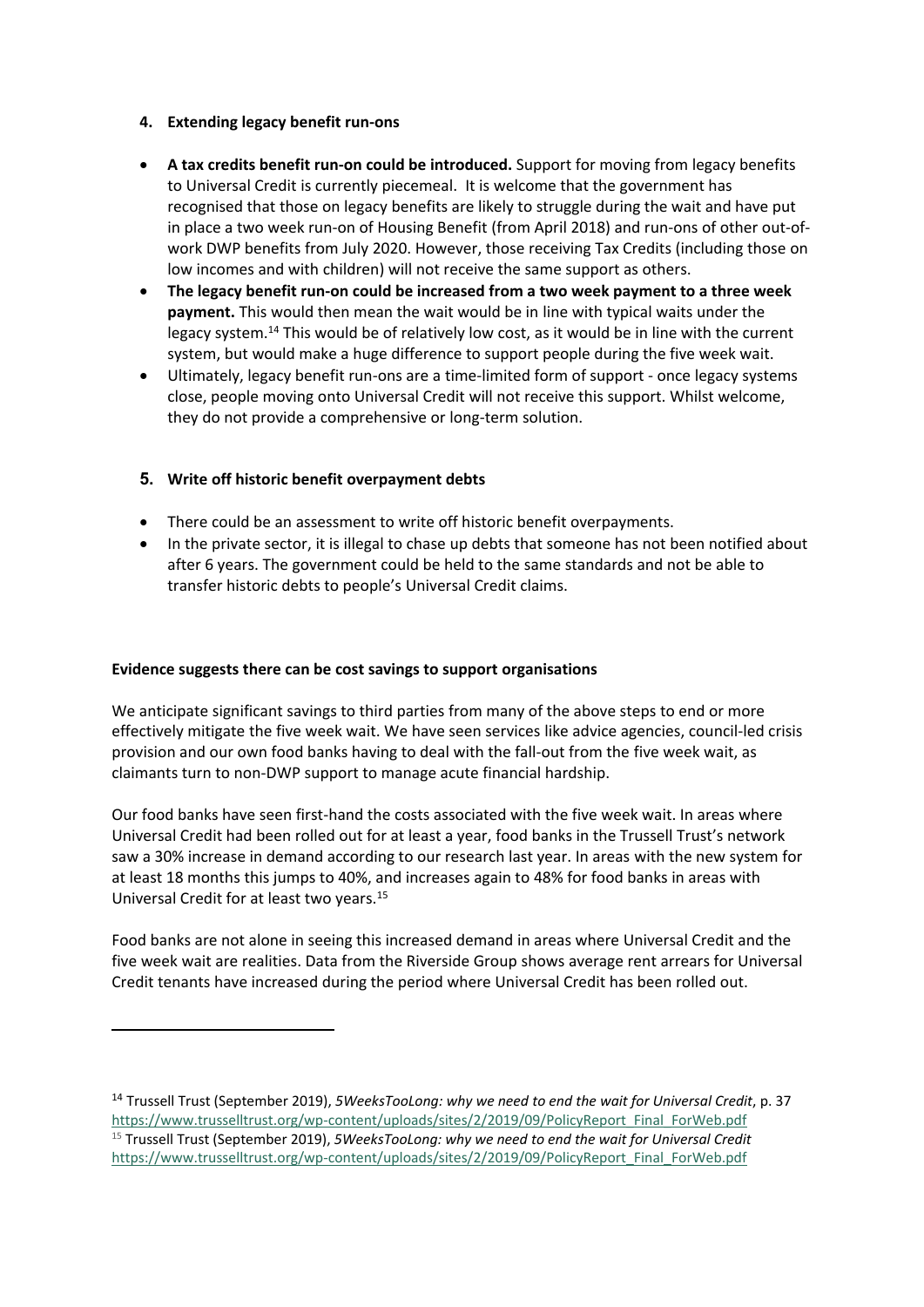Claimants on Universal Credit have seen a 42% increase in average rent arrears, compared to a 20% fall for Housing Benefit claimants, since rollout began in 2015.<sup>16</sup>

# **3. Are different mitigating options needed for different groups of claimants?**

Whether or not mitigating options are needed for different groups of claimants depends on the preferred policy response. If a policy of non-repayable grants across the board were adopted, or a restructuring of the assessment cycle, it becomes less essential for specific mitigations for different groups.

However, if these policies are not pursued, then many of the alternatives require specific mitigating options for different groups. This includes some of the possible solutions mentioned above, for example:

- **Targeted non-repayable grants for vulnerable groups** this could be provided to support those most at risk of hardship during the five week wait (including those in shortfall during the wait, and in ongoing shortfall).
- **Extending legacy benefit run-ons** the Government has already put in place a two week run-on of Housing Benefit (from April 2018) and run-ons of other out-of-work DWP benefits from July 2020. However this does not include those receiving Tax Credits (including those on low incomes and with children) who will not receive the same support as others. The run-ons could also be more generous, increasing from a two week payment to a three week payment, which would then mean the wait would be in line with typical waits under the legacy system.<sup>17</sup>

However, over the long-term our preference is for solutions which address the five week wait in a comprehensive way to ensure no one loses out – for example through the payment of nonrepayable grants to new claimants or a restructuring of the assessment cycle.

# **4. Are there barriers or potential unintended consequences to removing the five week wait either for claimants or the Department? How can they be overcome?**

For claimants and organisations representing people most in need, the Universal Credit system and scope for reforming it can be opaque. This limits the ability to identify unintended consequences, or for organisations to act quickly to identify possible solutions.

To address this, it is important that key stakeholders, including people with lived experience of these issues, are closely involved in the process of designing alternatives to the five week wait, to explore these questions and develop a solution that works for everyone.

 $16$  Ibid.

<sup>17</sup> Trussell Trust (September 2019), *5WeeksTooLong: why we need to end the wait for Universal Credit*, p. 37 [https://www.trusselltrust.org/wp-content/uploads/sites/2/2019/09/PolicyReport\\_Final\\_ForWeb.pdf](https://www.trusselltrust.org/wp-content/uploads/sites/2/2019/09/PolicyReport_Final_ForWeb.pdf)